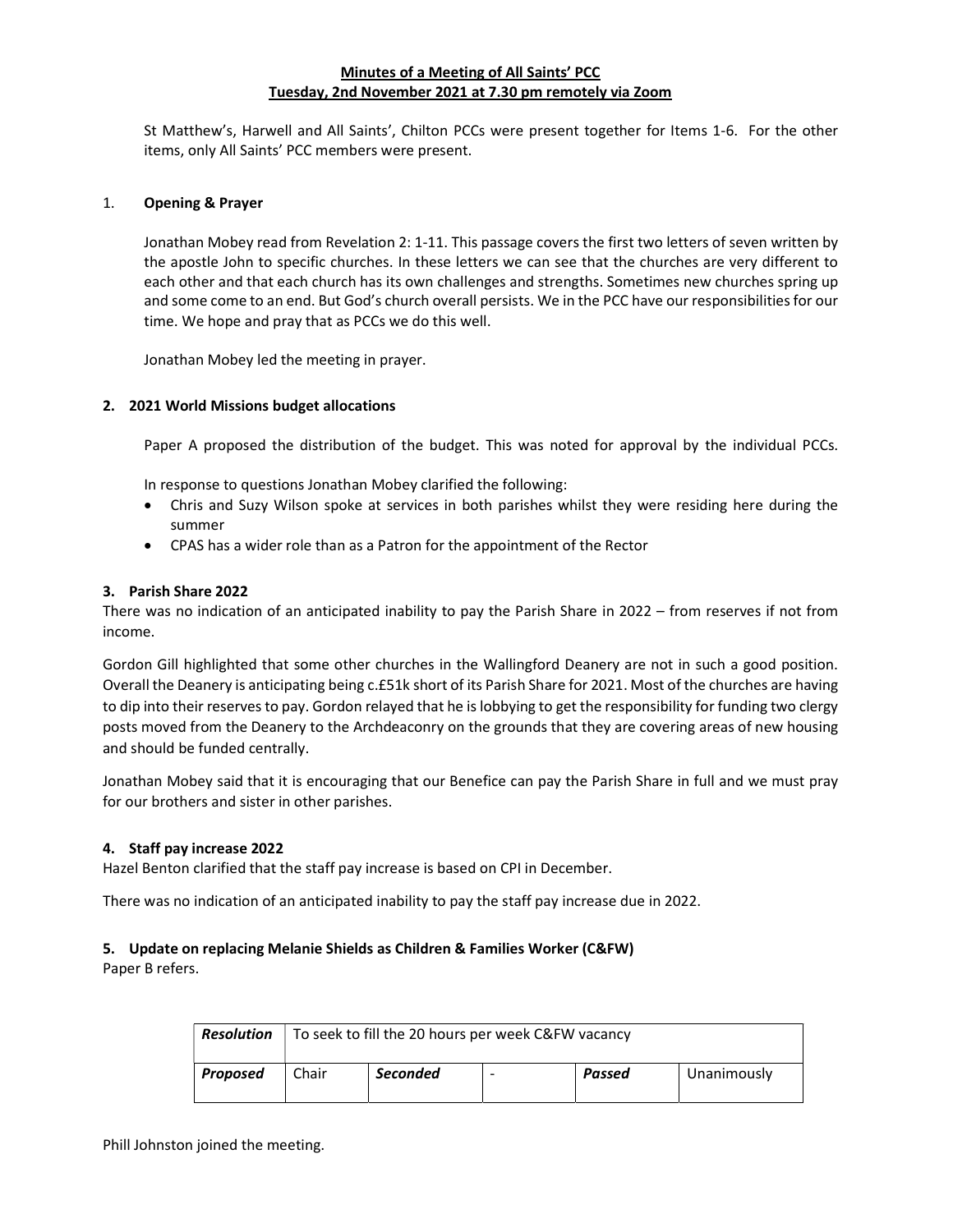| <b>Resolution</b> | (option 1 in Paper B) |                 |                          |        | To seek to fill the 20 hours per week C&FW vacancy on a like for like basis |
|-------------------|-----------------------|-----------------|--------------------------|--------|-----------------------------------------------------------------------------|
| Proposed          | Chair                 | <b>Seconded</b> | $\overline{\phantom{0}}$ | Passed | Unanimously                                                                 |

| <b>Resolution</b> | To advertise the C&FW vacancy internally only i.e. within the St Matthew's<br>and All Saints' church community rather than more widely |                 |                          |        |                                |
|-------------------|----------------------------------------------------------------------------------------------------------------------------------------|-----------------|--------------------------|--------|--------------------------------|
| Proposed          | Chair                                                                                                                                  | <b>Seconded</b> | $\overline{\phantom{0}}$ | Passed | Yes<br>against<br>1 abstention |

Jonathan Mobey stated that there is a job advert and job description from the previous time the role was advertised.

| <b>Resolution</b> | To delegate to the Employment Group the review and finalisation of the job<br>advert and job description |                 |  |        |             |
|-------------------|----------------------------------------------------------------------------------------------------------|-----------------|--|--------|-------------|
| Proposed          | Chair                                                                                                    | <b>Seconded</b> |  | Passed | Unanimously |

### 6. Recap of process for reviewing new services/service pattern

Paper C refers.

There was general sense that PCC members were content with the process outlined in the paper.

It was agreed that all congregants, including PCC members, should be encouraged to complete the questionnaire after any and every Sunday service rather than on particular 'census' Sundays. It was also agreed that the data thus gathered would need to be treated qualitatively rather than quantitatively because such an exercise is unable to ensure that the responses received are representative.

### All Saints' Individual PCC

(From 8.40 pm)

#### Present:

Hazel Benton (Vice Chair) Yvonne Sanderson (Churchwarden) Judith Russell (Churchwarden) Rev Pam Rolls Rev Jan Radford Pat Moseley John Pigott Alex Reich Carol Pigott (Secretary) Rev Dr Jonathan Mobey (until 9.00 pm)

(It was agreed to take Item 9, Matters Arising, first, while the Rector was present.)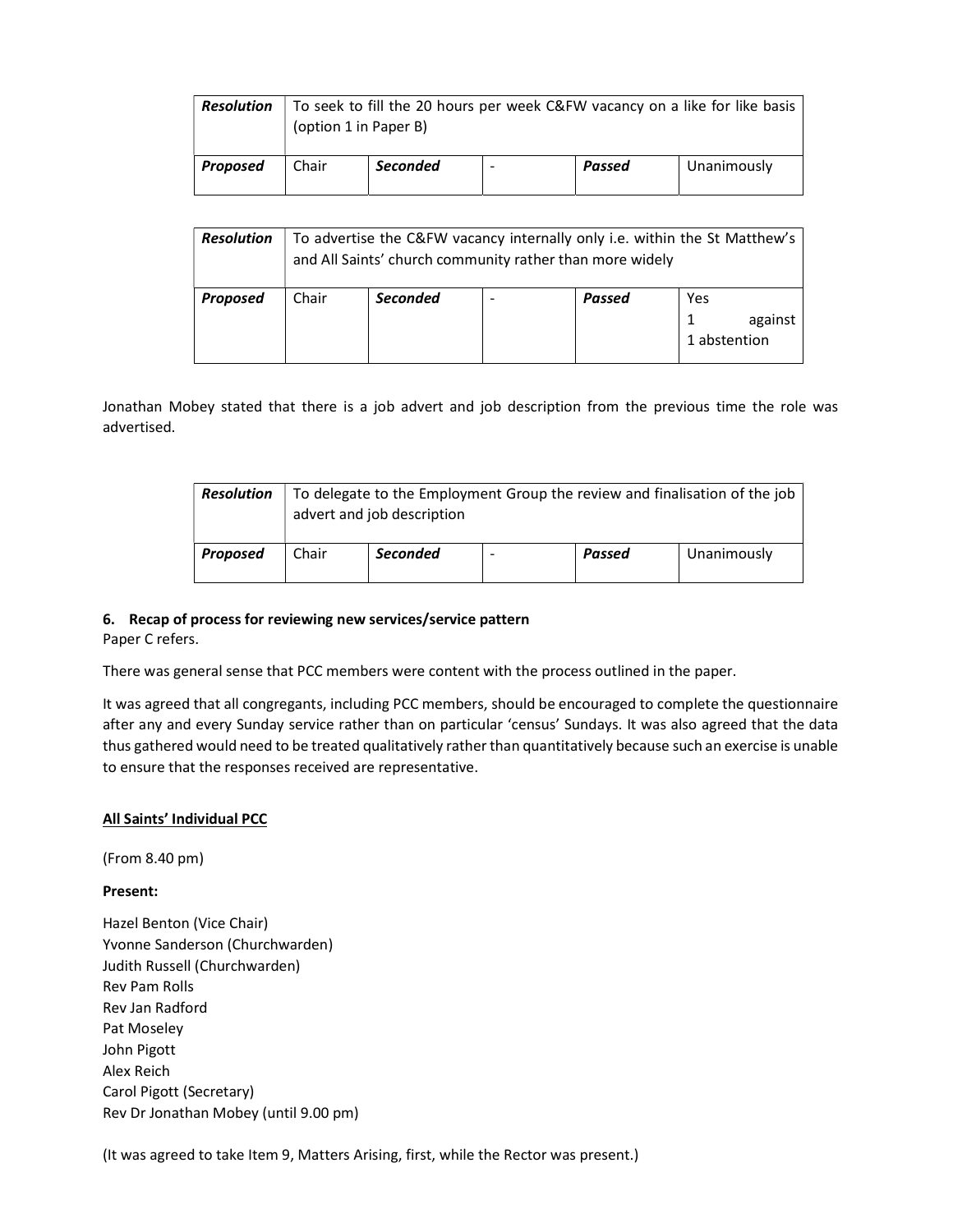# 9. Matters Arising From the Minutes

### (i) Boundary Wall (Status)

Jonathan had emailed Darren, at the Diocesan registry, on 16<sup>th</sup> September, but had received no reply He would follow up immediately. Action JLM (It was possible that, having communicated some time ago, the registry might conclude that we had received our "free consultation" on the matter)

# (II) Church Access Ramp

Judith had organised the trial of the ramp inside the church door on the previous Sunday,  $31<sup>st</sup>$  October. There had been positive feedback, but the adverse weather had meant some who would be using the ramp, were unable to attend that day. She would encourage those who had not been present to visit church to try the ramp, during the week. **Action JR** and the week. **Action JR** and the set of the set of the set of the set of the set of the set of the set of the set of the set of the set of the set of the set of the set of the set of the set o

# (iii) Card readers

Harwell have a card reader, which is being used occasionally at the moment

Jonathan suggested PCC members look at the "Parish Buying" website, which has some.

There would be a probable outlay of £200 to £300 for all-in-one devices. Cheaper ones need a separate device, such as a tablet, to access the internet.

Hazel suggested these be considered after our services have been reviewed, and asked Jonathan to email the relevant link to PCC members, so that an email discussion could take place. Action JLM

(PS Info from Pat Moseley, re card readers.

Inside the main door of St. David's Cathedral, there are two card readers, one set at £3 and one set at £5. Pat asked about them.

One reader was battery-powered and had a run time of 4 hours before it needed recharging, the other was mainspowered.

It was suggested that we ought to ask "all the hard questions" when buying. One of their units seemed to drop connectedness from time to time so that, although the unit beeped when used, the signal did not transmit and donations were lost. He ascribed the problem to the difficulties of signal transmission through the thick walls of an ancient building…..)

### (iv) Chair of Fabric Committee

### (v) Health and Safety Representative

# (vi) Secretary

Jonathan requested all the above vacancies should have a brief "Job Description", which he could include in his email notices.

Judith would liaise with Andrew Hayes for the Fabric Chair; Hazel Connelly was producing one for St Matthew's H&S rep, which Jonathan could use; Carol would produce one for PCC secretary.

Pam suggested Standing Committee meet to pray and brain-storm. Action JR, CP, JLM, Standing Committee

Jonathan moved to St Matthew's PCC at 9.00 pm, and All Saints' Agenda continued.

### 7. Apologies for Absence

Apologies had been received from Phil Corbishley and Stuart Gibson

### 8. Minutes of the last Meeting

These were accepted unanimously, and could be signed later.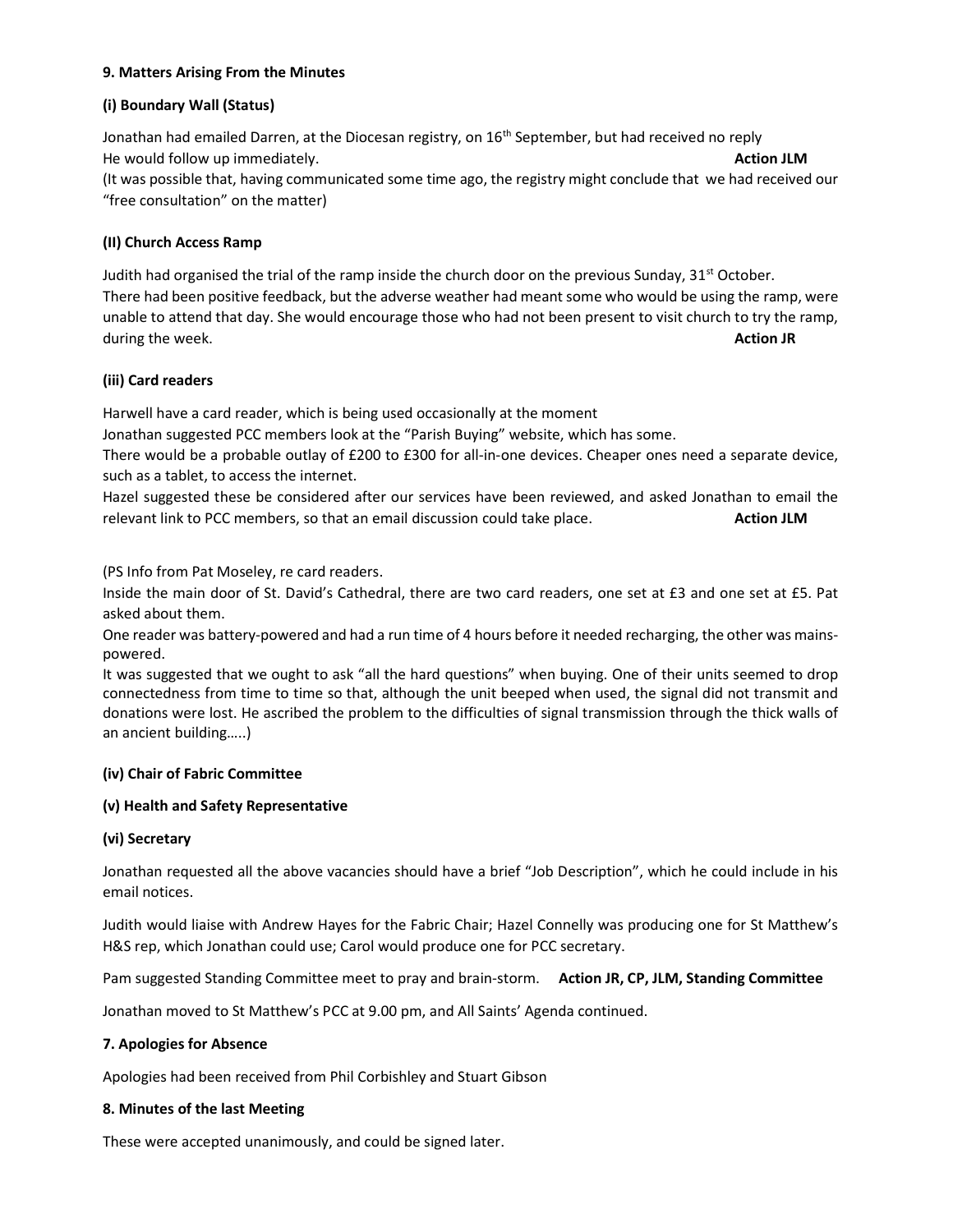### 10. Committee reports

# (i) Finance

The Revenue Account to date had been produced by Stuart and saved in the web office.

It showed income was ahead of budget at the moment, and Stuart considered All Saints' should be able to fulfil our commitments to the Parish Share and Pay Rises for Staff.

PCC discussed the proposed World Mission Budget (Paper A)

Alex expressed his regrets that Christian Solidarity Worldwide was no longer included. Chris and Susie Wilson have been added to the budget, who are working in an area of the world (Ethiopia), where Christians are being persecuted. Alex felt that CSW had a wider remit. Hazel suggested it would be mutually beneficial, if Alex could meet with the World Mission Group at some time. Yvonne would ensure Alex was invited to their next meeting.

Action YKS, AR

### The resolution "to approve the distribution of the World Mission Budget" was agreed unanimously.

Hazel had spoken with Stuart earlier in the day, about All Saints' Budget for 2022.

Stuart sent apologies that it had not been produced for this meeting, but in fact it was too soon to produce meaningful figures. A clearer picture of our financial situation will be possible by the end of November, or beginning of December.

Pam commented, that the budget will be voted on at the next PCC.

# (ii) Fabric

Andrew Hayes had, again, produced comprehensive papers on the current fabric situation.

Pam said the amount of work undertaken, and in hand, was encouraging.

Andrew had asked for PCC to give a decision on the floor polisher, currently with Algar for repair. This had been budgeted for at £80. Algar consider the polisher to be in good condition but recommend that the safety should be upgraded by earth bonding. The cost including PATS and VAT would be £180. Andrew needed the extra £100 to be approved if the work was to go ahead.

Hazel informed PCC that an email conversation had been conducted today, between some PCC members, including treasurer and churchwardens. Points made were

- A machine could be hired instead, for about £26 per day.
- How often would it be used? …Twice a year, or more frequently.
- Convenience? Collection and return necessary?
- How many days needed to complete the task?

Currently, it has been Alex who has undertaken the cleaning, but could be another volunteer in future.

With a volunteer workforce, the flexibility of having our own machine was to be valued. There would be no need to plan in advance, someone could decide "on the day" to tackle the floor, if they found themselves at a "loose end". They could also spread the task over a few days, if necessary.

# The resolution " To agree the extra £100 to repair and upgrade the floor polisher" was proposed by Hazel, and agreed unanimously.

### Noticeboard.

Hazel asked if, when the new board is ready, future updating could be done more easily. (Changing names of Churchwardens, etc).

John suggested that it would not be possible to finalize the board until the new pattern of services had been decided upon. **Action Secretary, for Agenda** decided upon.